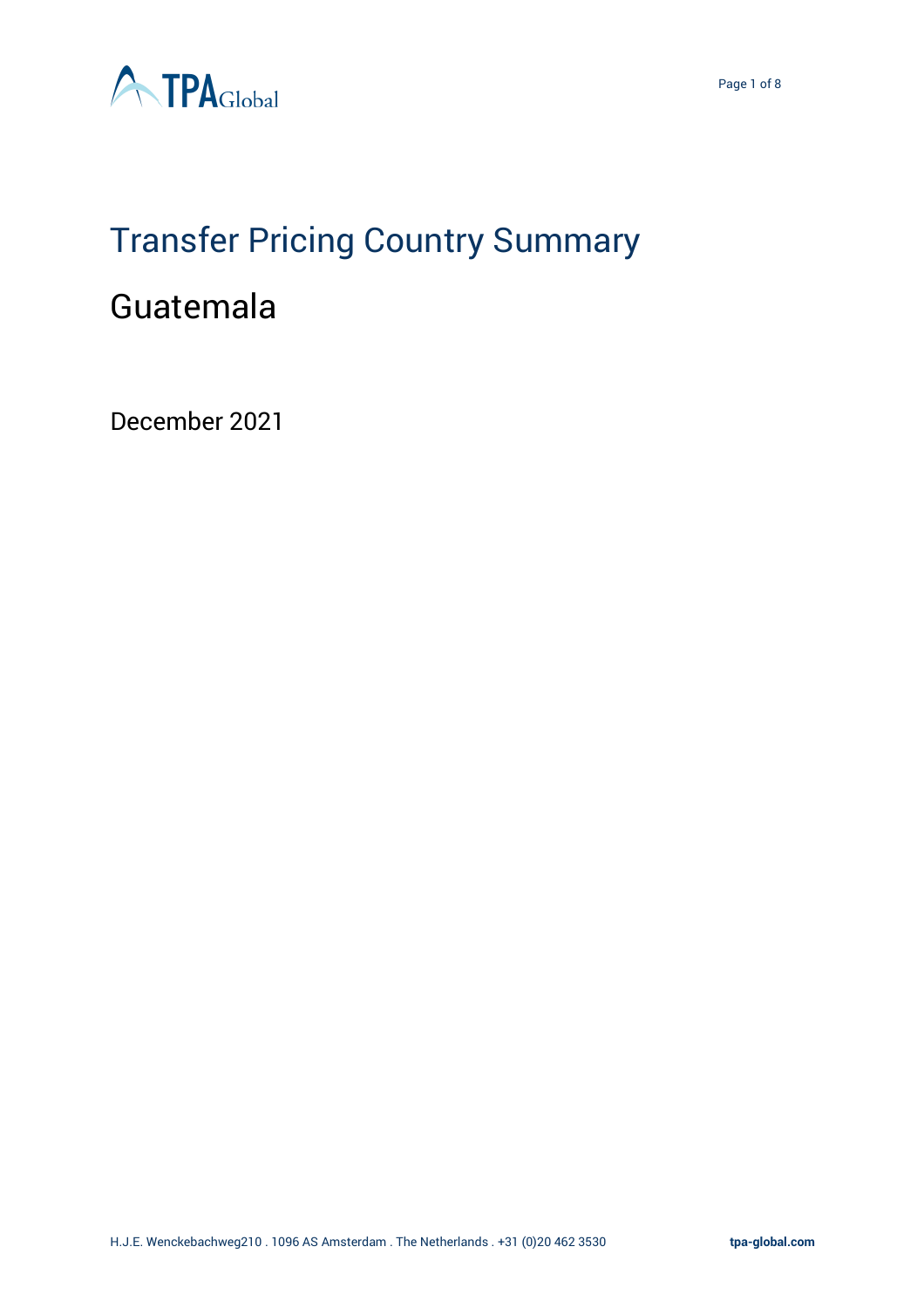# **ATPA**Global

| 1. |                                                                                |
|----|--------------------------------------------------------------------------------|
| 2. |                                                                                |
| a) |                                                                                |
| b) |                                                                                |
| c) |                                                                                |
| d) |                                                                                |
| e) |                                                                                |
| f) |                                                                                |
| 3. |                                                                                |
| a) |                                                                                |
| b) |                                                                                |
| c) |                                                                                |
| d) |                                                                                |
| e) |                                                                                |
| f  |                                                                                |
| g) |                                                                                |
| h) | Production Process for TP Relevant Returns, Documents, Forms and Financials  6 |
| i) |                                                                                |
| j) |                                                                                |
| k) |                                                                                |
| I) |                                                                                |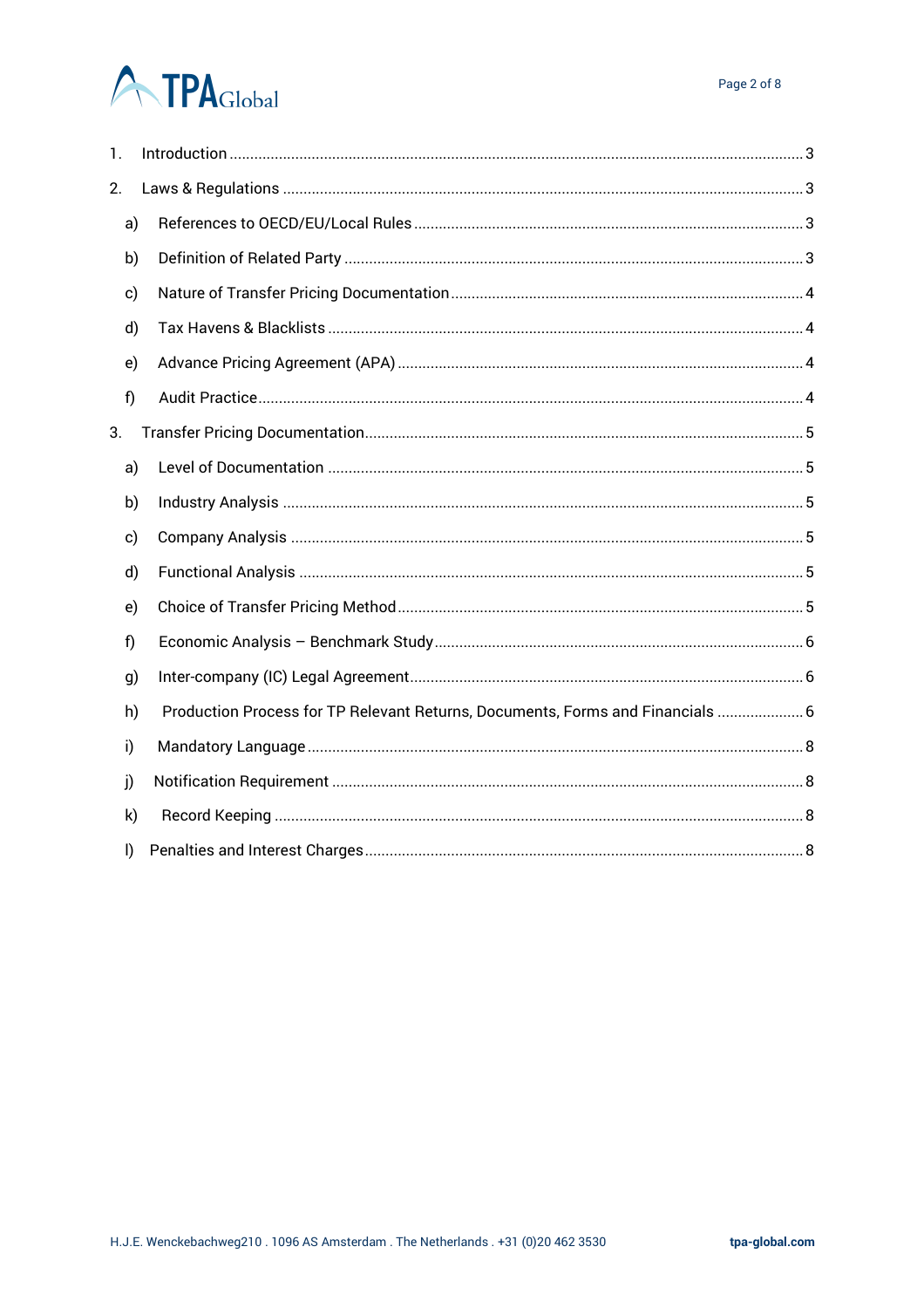

# <span id="page-2-0"></span>1. Introduction

Since 2012, Guatemala has formal transfer pricing documentation requirements to submit Transfer Pricing Study. However, the Action 13 BEPS initiative has not been fully implemented in the Central American country.

# <span id="page-2-2"></span><span id="page-2-1"></span>2. Laws & Regulations

## a) References to OECD/EU/Local Rules

The legal framework for transfer pricing was introduced by the Decree 10-2012 dated 2012. This Decree stipulates that transfer pricing regulation would come into force starting 1 January 2013. However, the regulation was suspended for two years and revived for application as of 1 January 2015 onwards.

The tax authority of Guatemala is the Superintendencia de Administración Tributaria (SAT). In September 2016 the tax authorities published transfer pricing guidelines which provide information regarding the content, presentation, and formulas needed to perform an adequate transfer pricing analysis. The new guidelines refer to the BEPS initiatives. However, Guatemala is not a member of the OECD.

## b) Definition of Related Party

<span id="page-2-3"></span>According to Article 56 of Guatemala´s Transfer Pricing Regulation Law, two or more entities can be considered as related parties when one of them is a resident of Guatemala and the other is resident in a foreign tax jurisdiction, if one of the following cases applies:

When one of them directs or controls the other, or holds, directly or indirectly, at least 25% of its capital stock or voting rights, whether a domestic or foreign entity;

- When five physical or corporate entities or less direct or control both related parties, or possess directly or indirectly at least 25% of participation in the capital stock or voting rights of both entities;
- When corporate entity is a member or participant of the other and is related to it in any of the following situations:
- Holds a majority of voting rights;
- Has designated the majority of the members of the administrative organ of the enterprise;
- Has the power to appoint or remove members or through its legal representative to intervene decisively in the other entity;
- May have, under agreements with other partners, most of the voting rights; o Has designated the majority of the members of the administrative organ of the enterprise.
- When a physical or corporate entity has a stake in the capital stock or voting rights, the ownership of the share or shares, directly or indirectly is the spouse or person connected by relationship, by blood relation to the fourth degree or affinity to the second degree. The term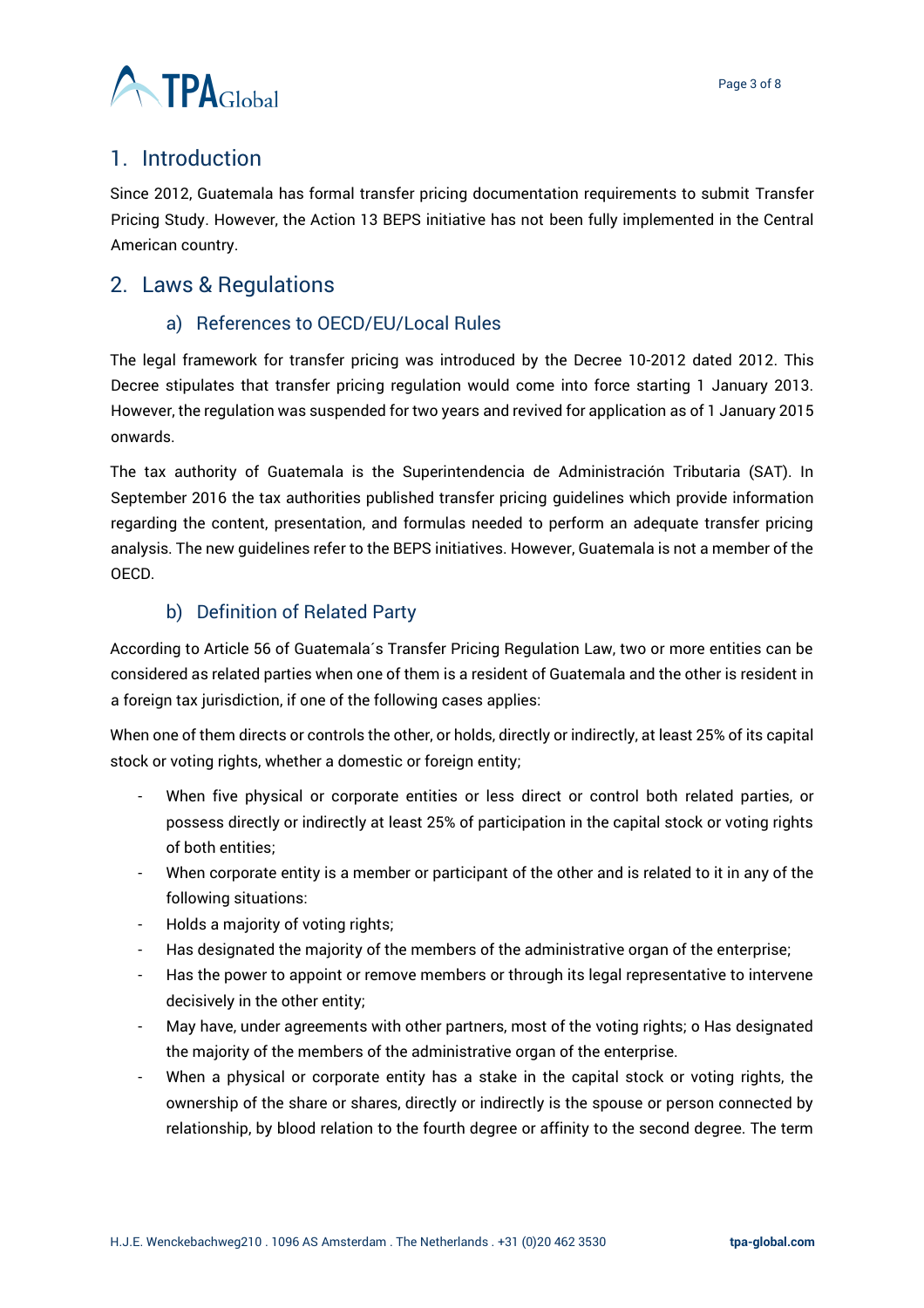

person refers to individuals, corporations and other organizations with or without legal personality;

- When a physical or corporate entity is a distributor or exclusive agent of the other.
- When a physical or corporate entity is a permanent establishment of the other

#### c) Nature of Transfer Pricing Documentation

<span id="page-3-0"></span>Since 2015, taxpayers are required to file a transfer pricing return, "Operations with related parties", as an appendix to the annual income tax return.

#### d) Tax Havens & Blacklists

<span id="page-3-1"></span>Guatemala does not have a Tax Haven list available. As a side note, Guatemala was regarded as a "non-cooperative jurisdiction" by some countries. For example, in 2019 France removed Guatemala from its Tax Haven list, after the central American country showed commitment to the international exchange of tax information.

#### e) Advance Pricing Agreement (APA)

<span id="page-3-2"></span>Taxpayers can request an APA with the Tax Administration, in order to request the valuation of transactions among related parties. It must be accompanied by a proposal of the taxpayer that is based on the value that would have been agreed independent parties in similar operations. The proposal can be accepted, rejected, or modified by the SAT. If the agreement is accepted, it would be valid for a time frame of 4 fiscal periods at the most. If the SAT does not answer in 30 days, the APA was rejected.

#### f) Audit Practice

<span id="page-3-3"></span>The SAT is entitled to perform transfer pricing audits from financial year 2015 onwards. Although transfer pricing audits are part of a tax audit, the SAT uses standard procedures, such as on-site examinations or written requests. During the audit the SAT may request additional information and must be allowed access to the company's accounting records.

The transfer pricing rules put the burden of proof on the taxpayer. The taxpayer is required to substantiate that the transactions with foreign related parties are undertaken on an arm's length basis and in accordance with the transfer pricing rules and regulations.

The likelihood of transfer pricing related audits is high since in 2016 and 2017 the tax authorities requested the 2016 transfer pricing documentation from most taxpayers that had intercompany transactions.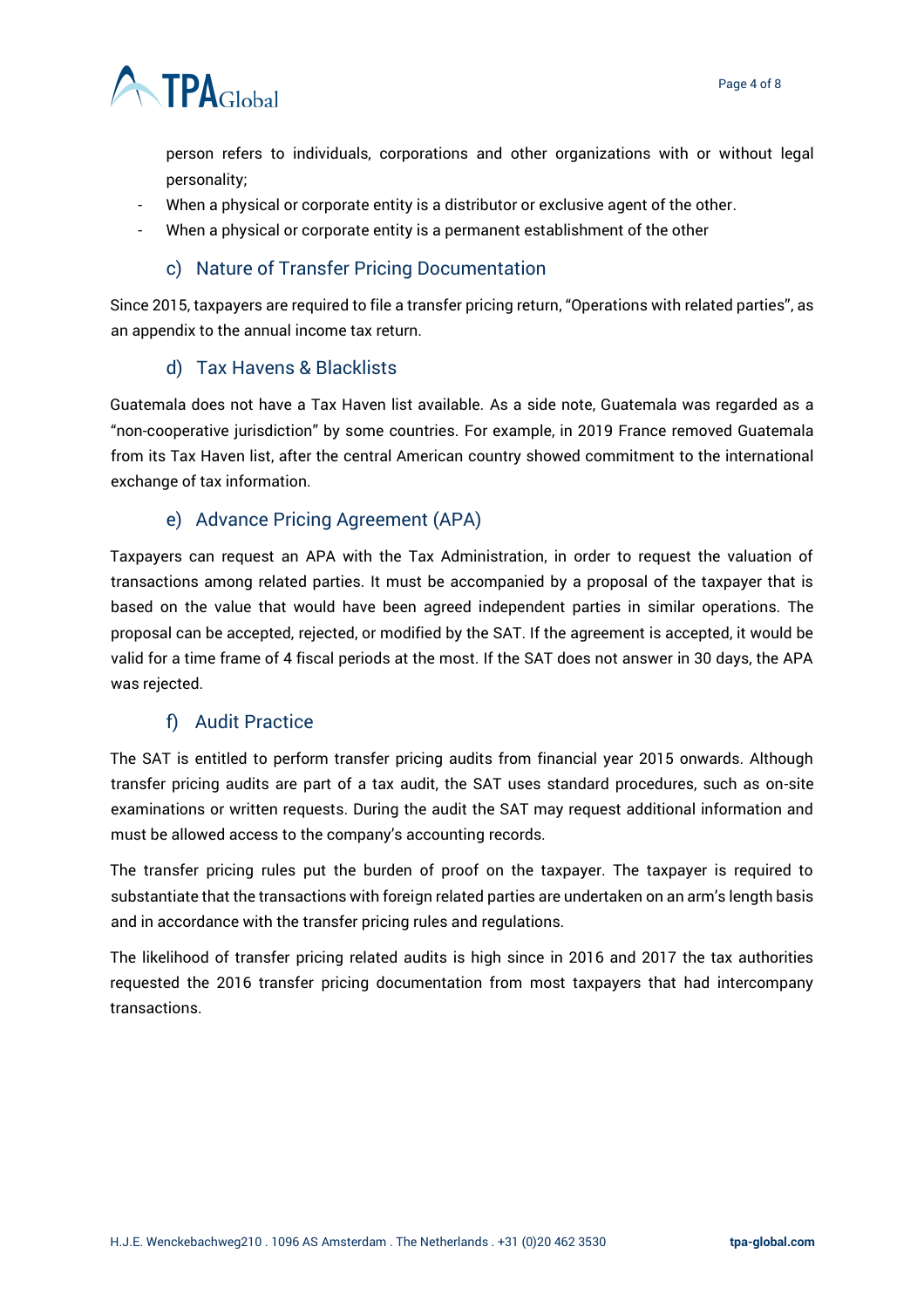

# <span id="page-4-0"></span>3. Transfer Pricing Documentation

#### a) Level of Documentation

<span id="page-4-1"></span>The taxpayer is obliged to present all the information regarding transactions with its related parties and their corresponding analysis that demonstrates the arm's length price established in transactions between related parties. This documentation will need to be prepared on an annual basis;

Specifically, the taxpayers are compelled to:

- Informative return filling: The Appendix "Operations with related parties" must be submitted together with the income tax return,
- TP Study preparation: Article 65 of the Government Agreement 213-2013 states that correct determination of prices, amounts of the consideration or profit margins in transactions with related parties must be demonstrated and justify in a TP study.

#### b) Industry Analysis

<span id="page-4-2"></span>By identifying value drivers for the relevant industry, a first indication of the level of profitability common in the industry is being given.

#### c) Company Analysis

<span id="page-4-3"></span>A description of the management structure of the local entity, a local organisation chart, and a description of the individuals to whom local management reports and the country(ies) in which such individuals maintain their principal offices.

A detailed description of the business and business strategy pursued by the local entity including an indication whether the local entity has been involved in or affected by business restructurings or intangibles transfers in the present or immediately past year and an explanation of those aspects of such transactions affecting the local entity.

#### d) Functional Analysis

<span id="page-4-4"></span>In conducting a functional analysis, an assessment is made of the significant activities and responsibilities that are performed by the related parties relevant to the Intercompany Transactions under review, the tangible and intangible assets that are employed and the risks that are borne in undertaking the business activities. Such an assessment is consistent with the recommendations that have been made in the OECD Guidelines at paragraph 1.51.

#### e) Choice of Transfer Pricing Method

<span id="page-4-5"></span>The articles specifying the methods available for performing transfer pricing and comparability analysis are in line with those contained in the OECD Transfer Pricing Guidelines. Article 59 of the Decree 102012 specifies the following five transfer pricing methods:

- Comparable Uncontrolled Price Method (CUP);
- Resale Price Method (RPM);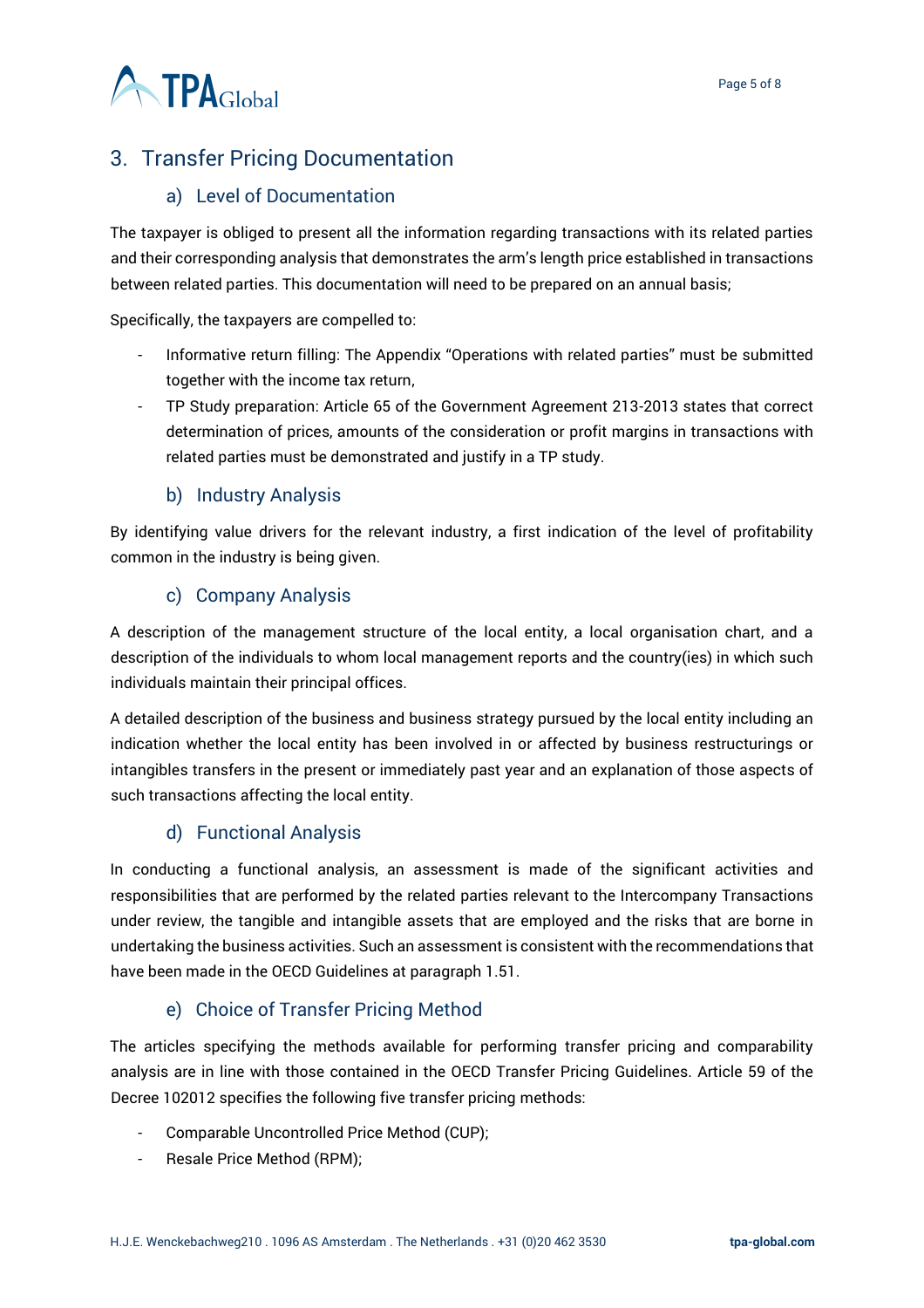

- Cost Plus Method (CPM);
- Profit Split Method (PSM);
- Transactional Net Margin Method (TNMM); and
- The transfer pricing rules of Guatemala also include a non-OECD method which is the import and export valuation method.

The CUP, resale price and cost plus method take priority over the transactional methods. The import and export valuation method is preferred for transactions involving imports and exports of goods with well-known international market prices.

For commodities, Article 61 of the Decree 10-2012 permits to use the international price in commodities markets, where said commodities are traded.

#### f) Economic Analysis – Benchmark Study

<span id="page-5-0"></span>The regulation in Guatemala allows the use of internal and external comparable companies to determine the arm's length range for the evaluation of the transactions carried out by the company. Typically external comparables are used more since there is a lack of financial information on the local level.

#### g) Inter-company (IC) Legal Agreement

<span id="page-5-1"></span>Although an Inter-company legal agreement formalizes the business and financial relationship between group entities, the legal agreements have a lower ranking since the OECD 2017 Guidelines made the ''conduct of parties'' the prevailing concept.

## <span id="page-5-2"></span>h) Production Process for TP Relevant Returns, Documents, Forms and Financials

In the chart below, the existence of the filing requirements with the details of which format is used, the latest filing date, notification requirement and its deadline, thresholds to be applied in case it exists, and the required languages are demonstrated. These information can be seen respectively for CIT, master file, local file, CbCR, local forms, annual accounts and segmented P&L documentations.

|                                                 | Prepare or<br>File? | Format    | <b>Deadline</b>                       | Notificatio<br>$\mathsf{n}$<br>Deadline* | Threshold*<br>(Yes/No) | Local Language<br>(Yes/No)*(If<br>"No", it can be<br>filed in English) |
|-------------------------------------------------|---------------------|-----------|---------------------------------------|------------------------------------------|------------------------|------------------------------------------------------------------------|
| <b>Corporate</b><br><b>Income</b><br><b>Tax</b> | File                | <b>NA</b> | 31 March<br>for the<br>previous<br>FY | N/A                                      | N/A                    | Yes (Spanish)                                                          |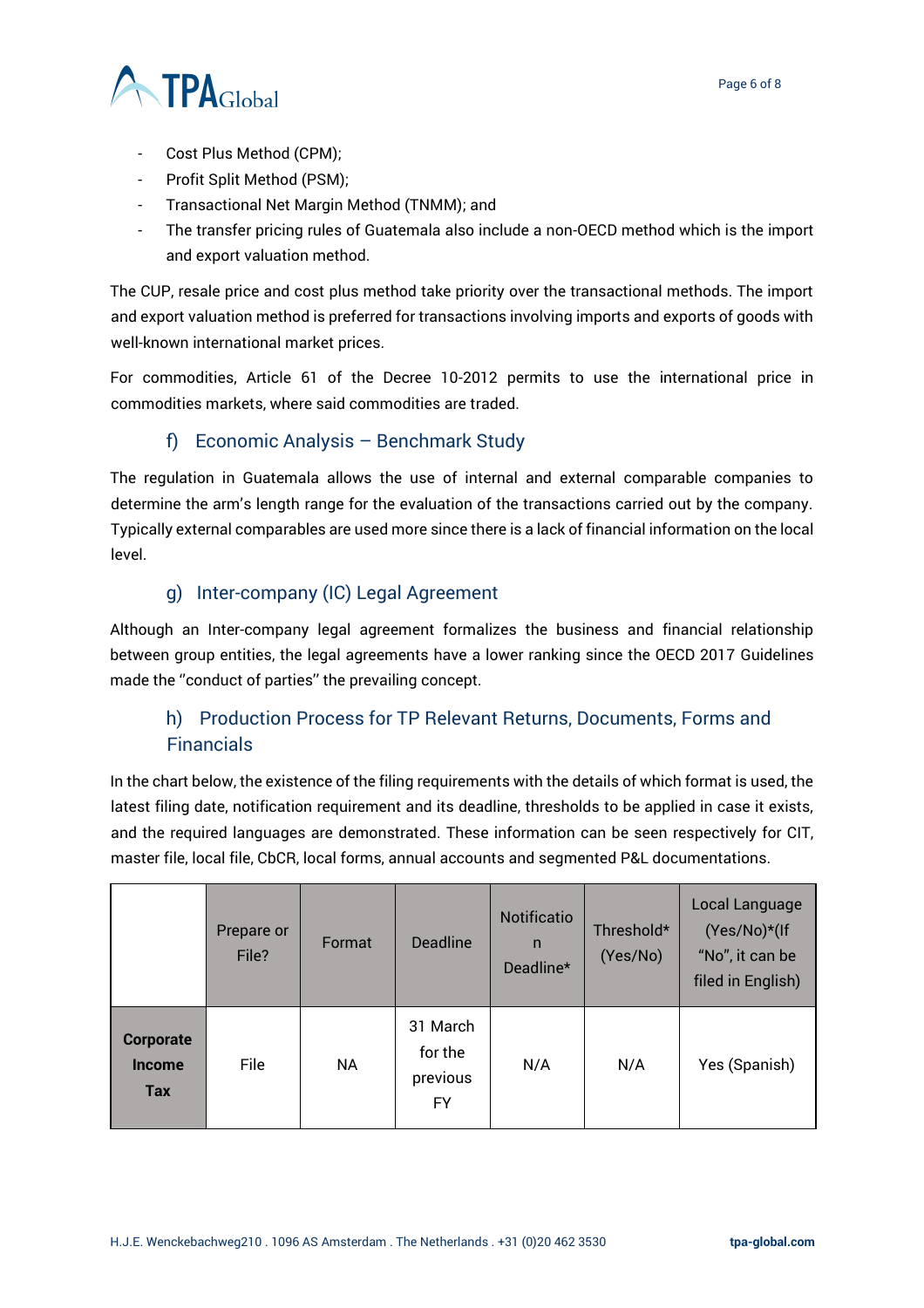



| 31 March<br>for the<br>Specific<br><b>Local File</b><br>Yes (Spanish)<br>Prepare<br>N/A<br>N/A<br>format<br>previous<br><b>FY</b><br><b>CbCR</b><br>N/A<br>N/A<br>N/A<br>N/A<br>N/A<br>N/A<br><b>Annex</b><br>31 March<br>about<br><b>Related</b><br>for the<br>File<br><b>NA</b><br>N/A<br>N/A<br>Yes (Spanish)<br>parties<br>previous<br>(CIT<br><b>FY</b><br>return)<br>90 days<br>after the<br><b>Annual</b><br>end of the<br><b>IFRS</b><br>Yes (Spanish)<br>Prepare<br>No<br>Yes<br><b>Accounts</b><br>financial<br>year<br>Ready<br>upon filing<br>Excel/Othe<br><b>Segmente</b><br>CIT/TP<br>No<br>Prepare<br>No<br>Yes (Spanish)<br>d P&L<br>r<br>document<br>S.<br>* Guatemala has NOT signed the MCAA agreement for the filing of CBCR. |  |
|----------------------------------------------------------------------------------------------------------------------------------------------------------------------------------------------------------------------------------------------------------------------------------------------------------------------------------------------------------------------------------------------------------------------------------------------------------------------------------------------------------------------------------------------------------------------------------------------------------------------------------------------------------------------------------------------------------------------------------------------------|--|
|                                                                                                                                                                                                                                                                                                                                                                                                                                                                                                                                                                                                                                                                                                                                                    |  |
|                                                                                                                                                                                                                                                                                                                                                                                                                                                                                                                                                                                                                                                                                                                                                    |  |
|                                                                                                                                                                                                                                                                                                                                                                                                                                                                                                                                                                                                                                                                                                                                                    |  |
|                                                                                                                                                                                                                                                                                                                                                                                                                                                                                                                                                                                                                                                                                                                                                    |  |
|                                                                                                                                                                                                                                                                                                                                                                                                                                                                                                                                                                                                                                                                                                                                                    |  |
|                                                                                                                                                                                                                                                                                                                                                                                                                                                                                                                                                                                                                                                                                                                                                    |  |

\* In Guatemala, there are no special considerations for SME's.

Sufficient information and analysis to demonstrate and justify the correct determination of prices between related parties is required at the time of submission of the income tax as this information is necessary to file the TP Return or Appendix "Operations with related parties" which is part of the income tax return.

The transfer pricing study needs to be submitted only upon the tax authority's request. If the TP study is required by the Tax Authority, then the taxpayer must submit it within 20 days after such request.